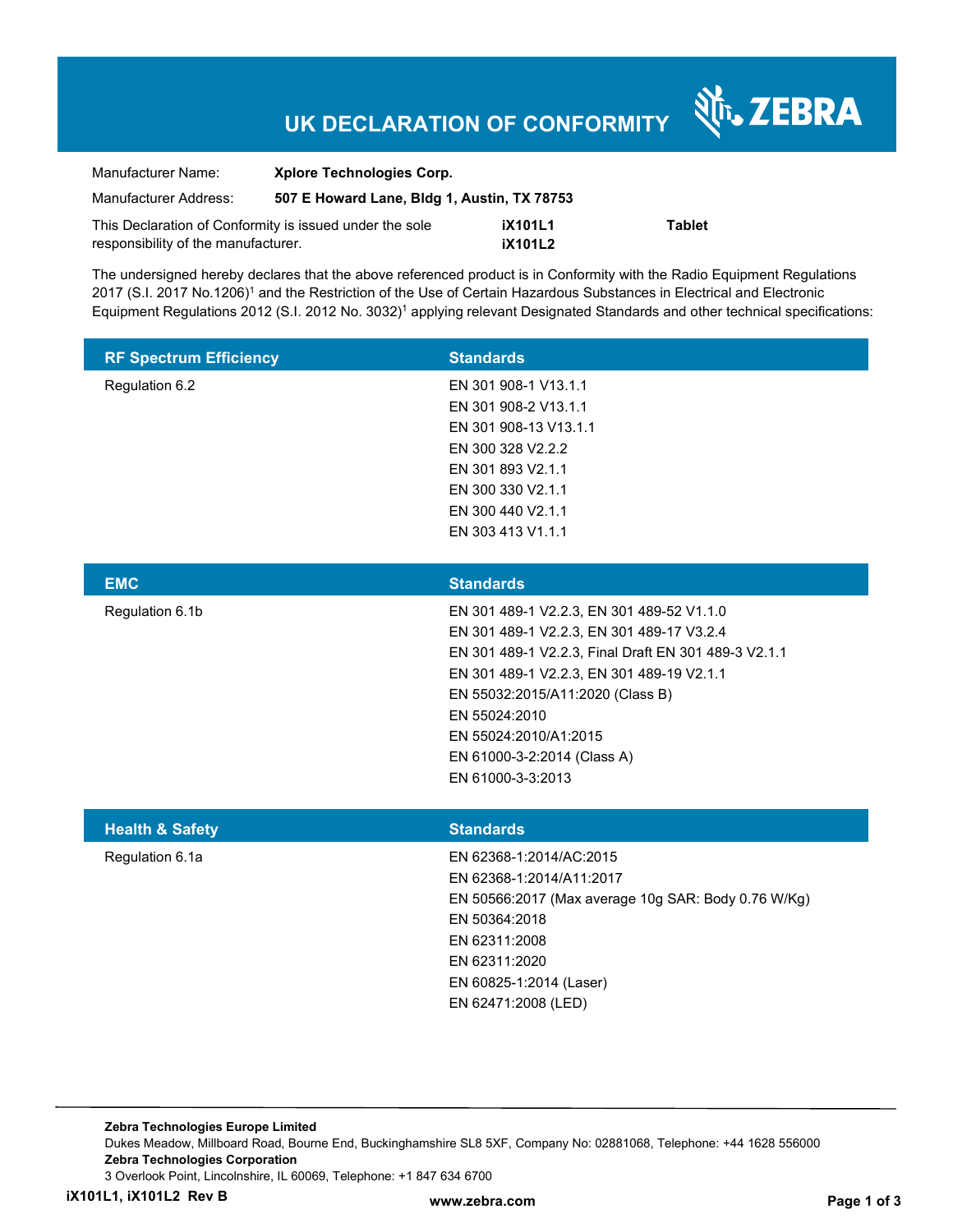# **UK DECLARATION OF CONFORMITY**



### **Environmental Standards**

Restriction of the Use of Certain Hazardous Substances in Electrical and Electronic Equipment Regulations

EN 50581:2012 EN IEC 63000:2018

With regard to the Radio Equipment Regulations 2017 (S.I. 2017 No.1206)<sup>1</sup>, the conformity assessment procedure referred to in regulation 41(4)(a) and detailed in Schedule 2 has been followed.

 $^{\rm 1}$  As amended by applicable EU withdrawal legislation implemented at the time of issuing this declaration

#### **Signed on behalf of Zebra Technologies Corporation**

*(Signature of authorized person)* Marco Belli Rev: B Sr. Manager, Regulatory **Date: 1 December 2021** Place: Bourne End, UK